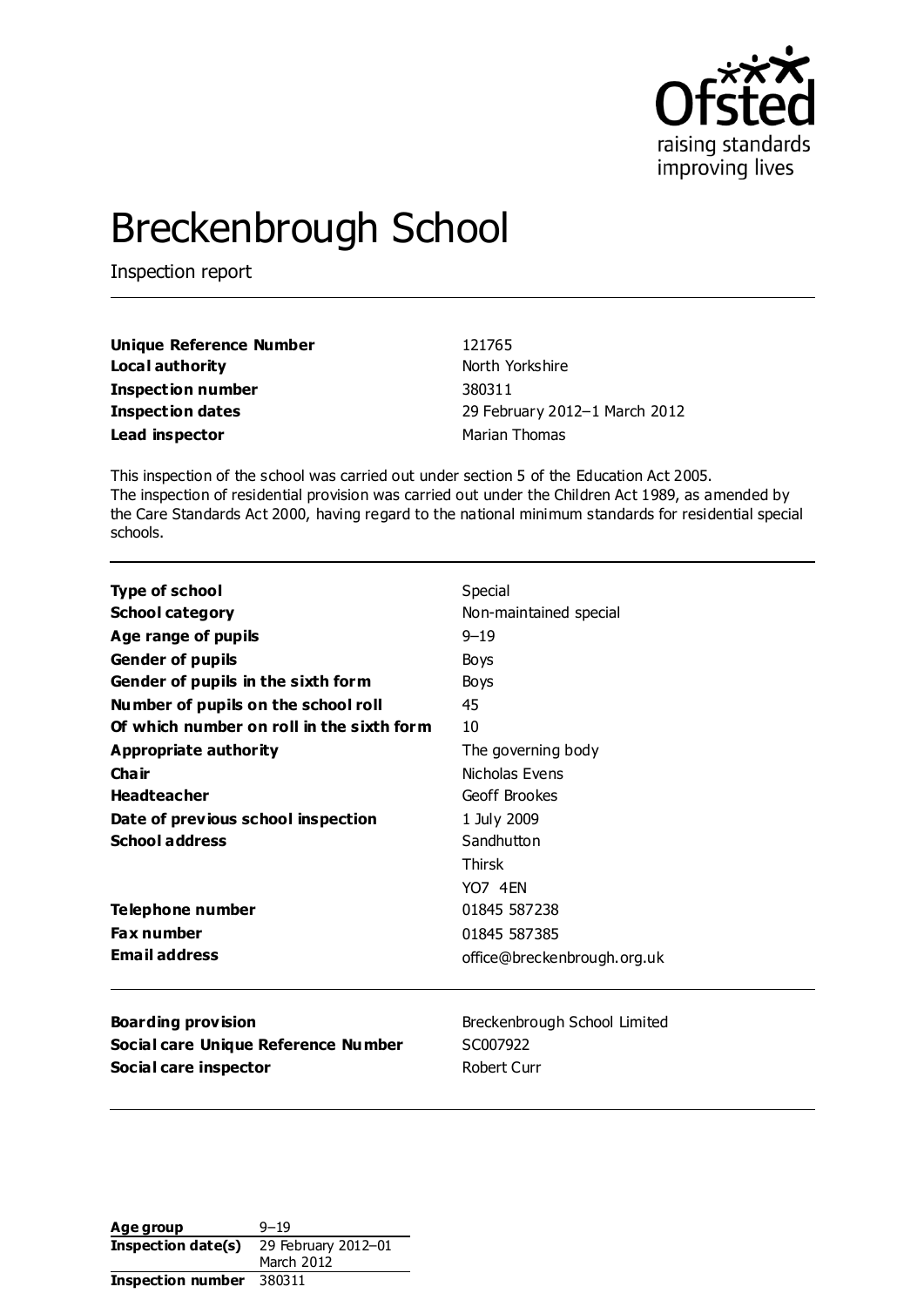

You can use Parent View to give Ofsted your opinion on your child's school. Ofsted will use the information parents and carers provide when deciding which schools to inspect and when.

You can also use Parent View to find out what other parents and carers think about schools in England. You can visit [www.parentview.ofsted.gov.uk,](../../Downloads/www.parentview.ofsted.gov.uk) or look for the link on the main Ofsted website: [www.ofsted.gov.uk](../../Downloads/www.ofsted.gov.uk)

The Office for Standards in Education, Children's Services and Skills (Ofsted) regulates and inspects to achieve excellence in the care of children and young people, and in education and skills for learners of all ages. It regulates and inspects childcare and children's social care, and inspects the Children and Family Court Advisory Support Service (Cafcass), schools, colleges, initial tea cher training, work-based learning and skills training, adult and community learning, and education and training in prisons and other secure establishments. It assesses council children's services, and inspects services for looked after children, safeguarding and child protection.

Further copies of this report are obtainable from the school. Under the Education Act 2005, the school must provide a copy of this report free of charge to certain categories of people. A charge not exceeding the full cost of reproduction may be made for any other copies supplied.

If you would like a copy of this document in a different format, such as large print or Braille, please telephone 0300 123 4234, or email [enquiries@ofsted.gov.uk](mailto:enquiries@ofsted.gov.uk)

You may copy all or parts of this document for non-commercial purposes, as long as you give details of the source and date of publication and do not alter the information in any way.

To receive regular email alerts about new publications, including survey reports and school inspection reports, please visit our website and go to 'Subscribe'.

Piccadilly Gate Store Street Manchester M1 2WD

T: 0300 123 4234 Textphone: 0161 618 8524 [enquiries@ofsted.gov.uk](mailto:enquiries@ofsted.gov.uk) [www.ofsted.gov.uk](http://www.ofsted.gov.uk)



© Crown copyright 2012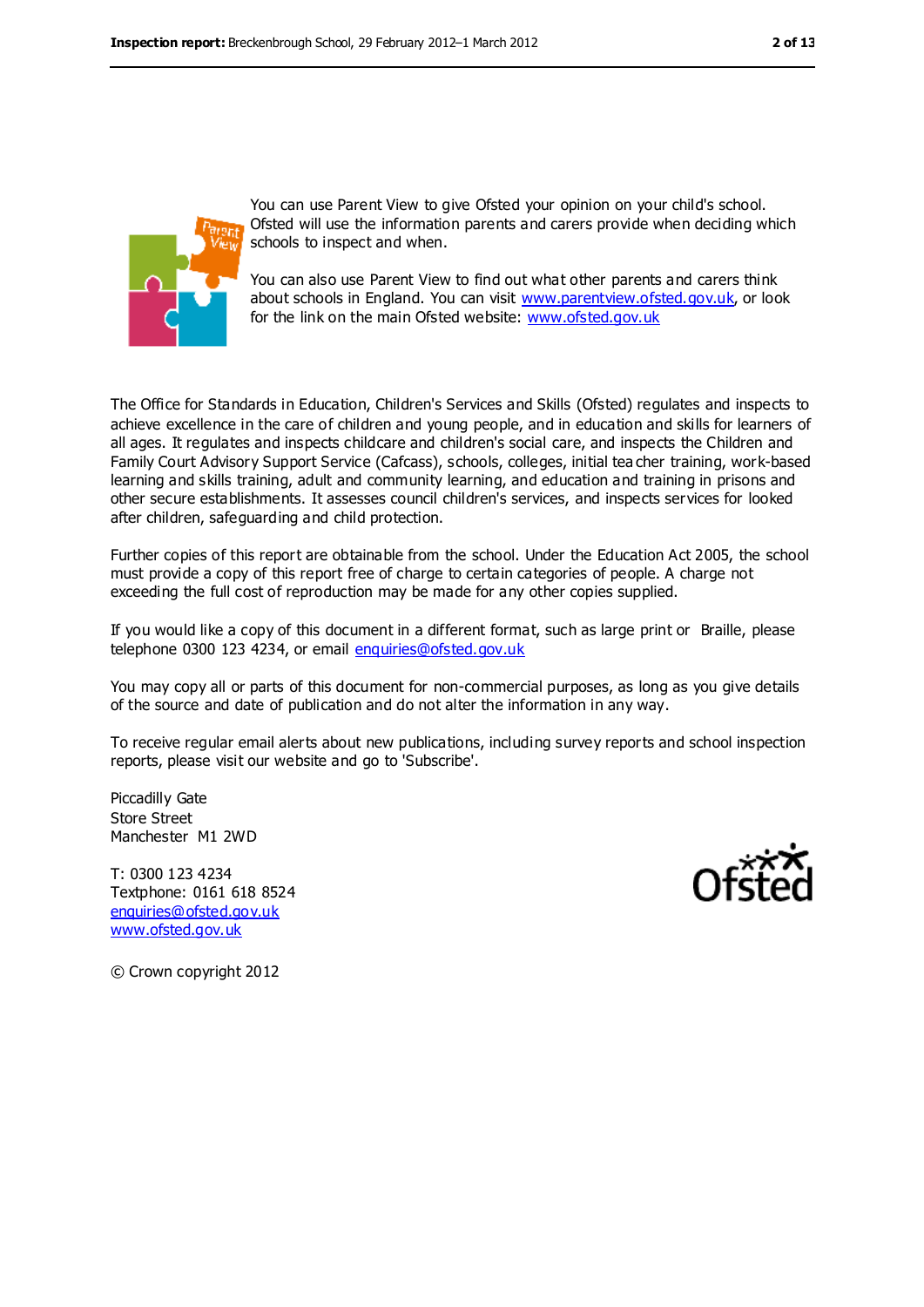# **Introduction**

Inspection team

Marian Thomas **Additional inspector** 

This inspection was carried out with two days' notice. The inspector observed 13 lessons and parts of lessons taught by 11 teachers including members of the senior leadership team. Meetings were held with groups of pupils, the school psychologist, governors and members of the school staff. The inspector took account of the responses to the online questionnaire (Parent View) in planning the inspection, observed the school's work, and looked at the school's development planning, examples of pupils' work, and health and safety documentation. The inspector also took into account the views of 22 parents and carers who returned questionnaires to the inspection team.

# **Information about the school**

Breckenbrough is a small, residential special school run by the Society of Friends. It provides education for boys from more than 20 different local authorities. All pupils have a statement of special educational needs to meet their learning difficulties. All have social, emotional and behavioural needs and many are on the autistic spectrum. Virtually all pupils are of White British heritage. Approximately 50% are weekly boarders, with 25% boarding full time. The remaining boys attend the school in the daytime only. Year groups are small in number and pupils do not always enter the school at the start of an academic year or term. Few pupils are in the care of local authorities. Pupils under the age of 11 are educated alongside pupils in Year 7. In 2010 the school opened a provision for post-16 students.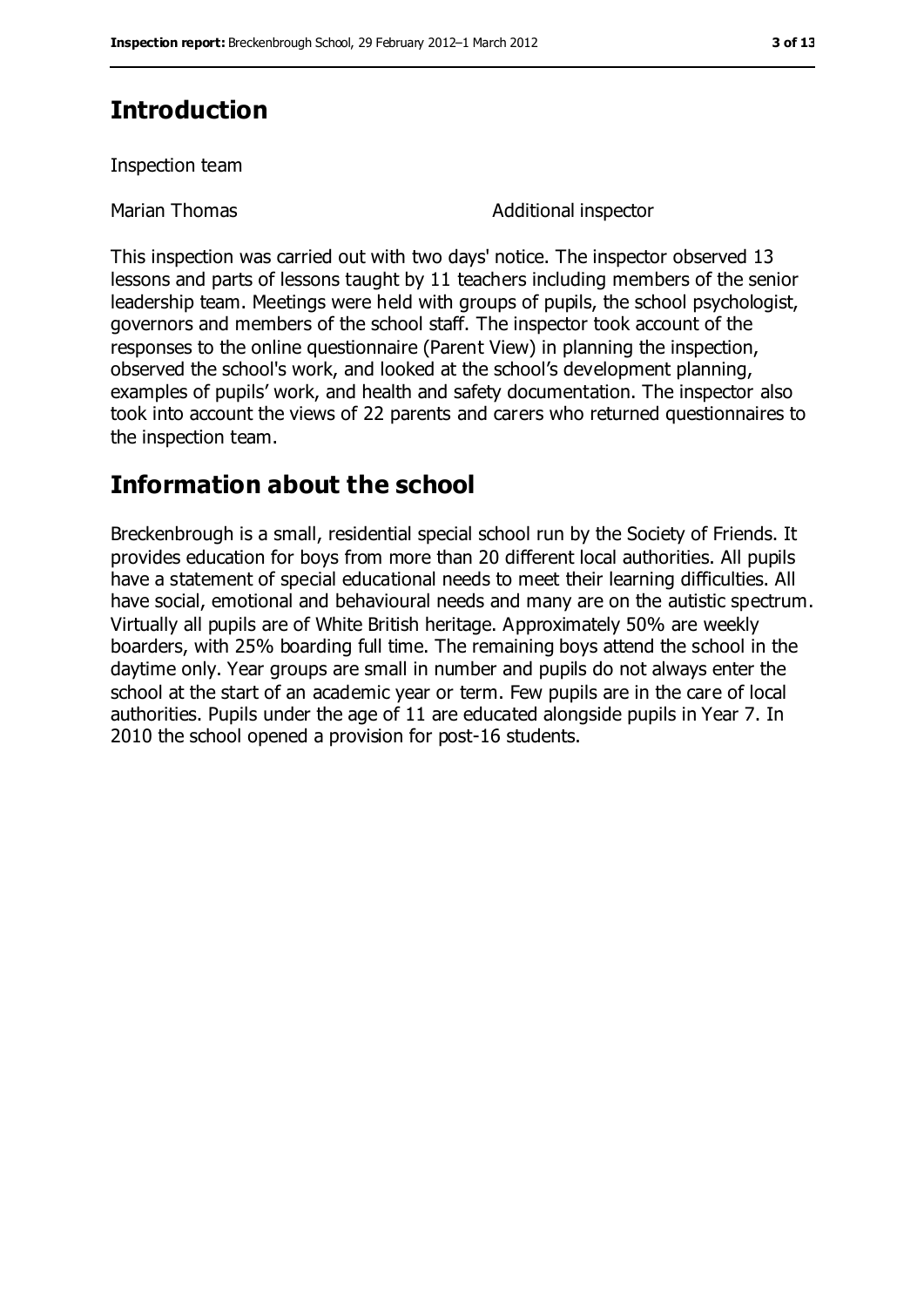**Inspection grades: 1 is outstanding, 2 is good, 3 is satisfactory and 4 is inadequate** Please turn to the glossary for a description of the grades and inspection terms

# **Inspection judgements**

| <b>Overall Effectiveness</b> |  |
|------------------------------|--|
|------------------------------|--|

| <b>Achievement of pupils</b>          |  |
|---------------------------------------|--|
| <b>Quality of teaching</b>            |  |
| <b>Behaviour and safety of pupils</b> |  |
| <b>Leadership and management</b>      |  |

### **Key Findings**

- Breckenbrough is a good school. It is not yet an outstanding school as there are still some inconsistencies, including in the quality of teaching. The complex behavioural needs of learners are skilfully met and pupils make good progress academically. An exceptionally caring ethos coupled with good provision for pupils' spiritual, moral, social and cultural development enables pupils to make good gains in their personal development. Within the boarding provision all national minimum standards are met and the provision is of good quality.
- Pupils joining the school are most often working at a level lower than that expected for their age. Because their needs are effectively met, the majority of groups, including those in the sixth form, make equal progress and overall achievement is good. However, pupils in lower Key Stage 3 do not progress as well as others because tracking systems are not always used effectively to monitor their progress and inform staff of their learning needs.
- Behaviour is good and the majority of pupils have a good understanding of how to keep safe. Pupils respond well to the consistent approach of all staff including those in the boarding provision. This results in a calm and harmonious environment throughout the school as evidenced by the continuing reduction in recorded incidents of difficult behaviour.
- Good teaching is based on accurate understanding of the curriculum and effective use of assessment information to plan lessons by the majority of teachers. However, in a small number of lessons learning does not match the needs of pupils well and progress slows, or too little time is allocated to a recap of learning and lessons end too abruptly. Teaching assistants provide skilled support in lessons.
- Leadership and management are good and continue to improve. The leadership of teaching and management of staff performance are well managed and the school is a cohesive community where all are valued. The safety of all pupils is at the heart of the school's ethos. Risk assessments are regularly undertaken.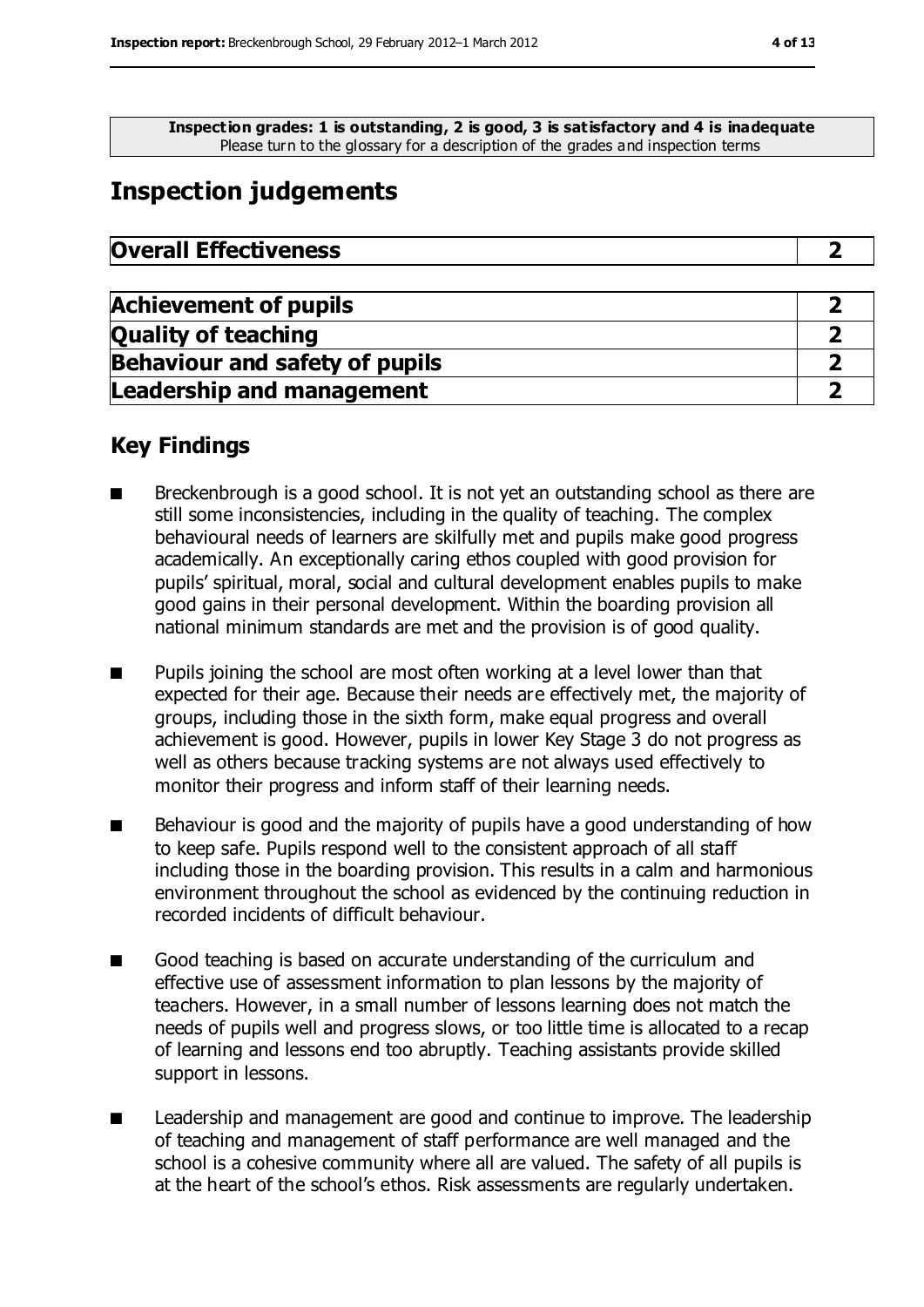Overall, parents are exceptionally pleased with the provision made for their children.

## **What does the school need to do to improve further?**

- Accelerate the achievement of pupils in lower Key Stage 3 by:
	- ensuring that tracking systems are used effectively in order to monitor pupils' progress
	- making better use of assessment information in order to plan learning for pupils.
- Improve the consistency in the quality of teaching in a small number of lessons by ensuring that:
	- activities meet the needs of all pupils  $\equiv$
	- learning time is maximised so that planned activities are completed and  $\frac{1}{2}$ the ends of lessons are used to better effect.

# **Main Report**

#### **Achievement of pupils**

Inspection findings endorse the views of parents and carers that their children are making good progress. Because of the very complex nature of pupils' social, emotional and behavioural difficulties many have had troubled and disrupted educational experiences in the past including, for some, periods of hospitalisation for psychiatric conditions. As a result, the majority join the school working at levels lower than those expected for their age. Once they settle into the nurturing and supportive environment of the school, barriers to learning are reduced and the majority of groups make good progress. Whilst this represents good achievement overall, a small number of pupils in Key Stage 3 do not make as much progress as they could. This is because staff do not yet track pupils' progress sufficiently well and, as a result, do not always know how much progress each individual has made. In some lessons progress slows because the learning planned for these pupils is not based sufficiently on accurate assessment and does not match their needs sufficiently well. In most lessons pupils' learning is good and the majority respond well to their individual learning programmes. These enable them to access the wellorganised and highly enriched curriculum. Pupils' literacy skills are often low on entry to the school and many, particularly those on the autistic spectrum, have difficulty writing creatively and at length. As a result of well-targeted intervention strategies and an imaginative approach, pupils are now starting to make accelerated progress in literacy. This could clearly be seen in a Key Stage 4 lesson where pupils studying Shakespeare's 'Romeo and Juliet' had collaboratively written a song which told the story of the star-crossed lovers exceptionally well. This was then performed by one talented student accompanied by his guitar. The poignant nature of the finished piece and pupils' levels of understanding of the complicated relationships depicted in the song were excellent. This was impressive, taking into account their additional learning needs, and represented accelerated progress for these pupils. Staff set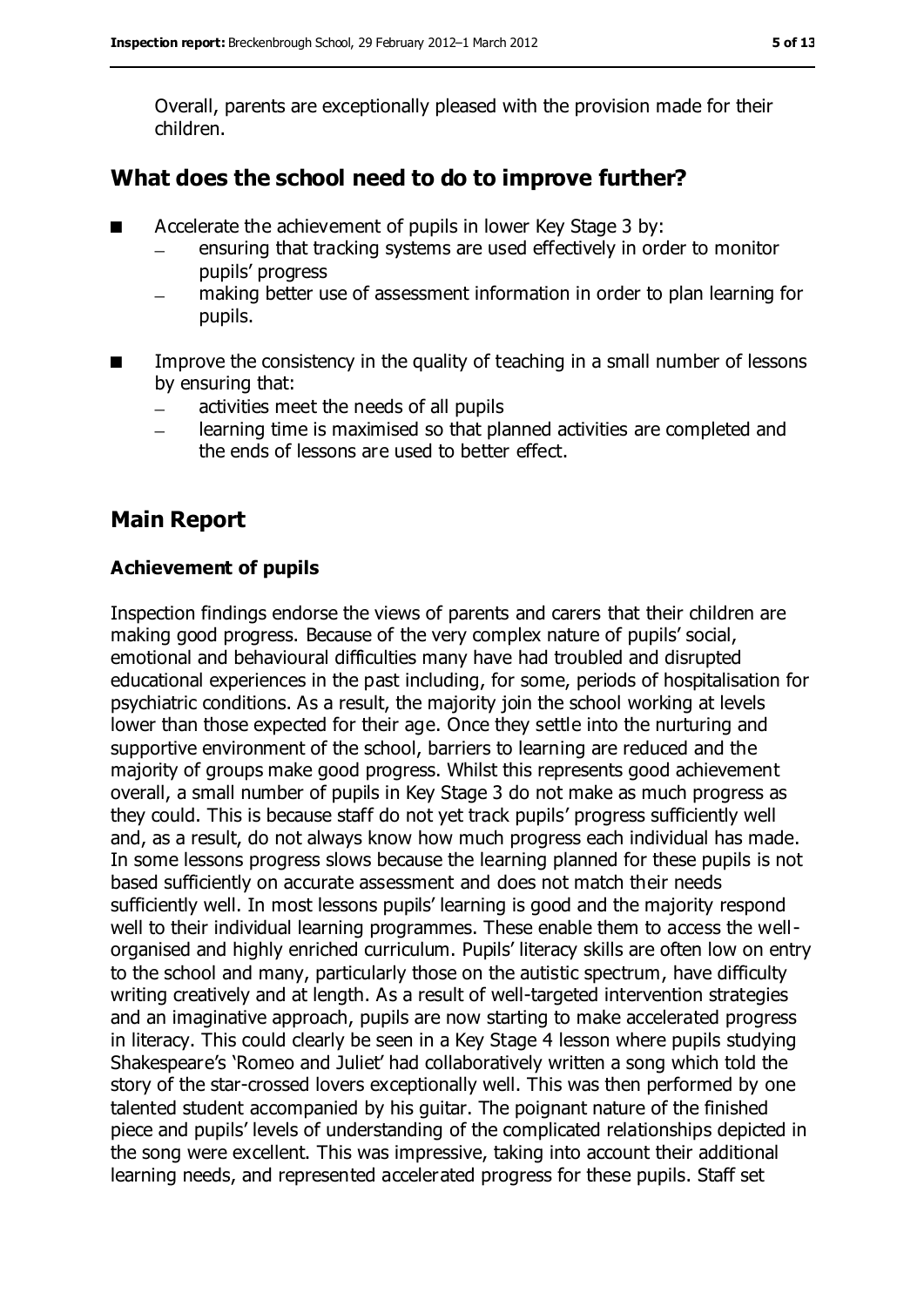challenging learning targets for pupils throughout the school and the majority make good progress towards these.

Many pupils remain in the school until the end of Key Stage 4 or the newly formed sixth form where they are successful in completing an increasing number of qualifications and accreditations. This, combined with the high level of personal challenge within the exciting and varied curriculum, contributes to pupils' good levels of spiritual, moral and social development and their successful transfer to further education and/or the world of work.

### **Quality of teaching**

The assessment of pupils' needs in the majority of classrooms is rigorous and informs well the planning for learning. For example, in a well prepared art lesson in which pupils, including some from the sixth form, were preparing work for their portfolios, the calm and industrious atmosphere in the classroom was clearly linked to the pupils' obvious enjoyment of the task and the strength of their relationships with staff. The wide span of ability was managed particularly effectively by the teacher, who gave continuous encouragement to each pupil on how to improve his work. As a result, all pupils made good or better progress. Reading and writing activities are well planned and much effort is made to develop pupils' communication skills at all levels. The vast majority of teachers plan lessons conscientiously and have high expectations of what pupils can achieve. However, occasionally, planning for learning lacks consistency and, as a result, pupils finish work too quickly or a lesson overruns in time and the end is rushed. When this happens learning slows. The curriculum is well organised and personalised to meet the needs of all learners. Enrichment activities play an important role in engaging pupils, and staff, in the words of one pupil, 'work exceptionally hard to help us to follow our interests, whatever they are. For example, I want to be a pilot and have already been up in a plane with one of our teachers who is a qualified pilot.' Teaching assistants' time is planned effectively and pupils throughout the school are well supported. Staff in the boarding provision link very closely with school staff and the extended school day promotes learning well. Teaching also has a positive impact on the development of pupils' cultural awareness, for example through the myriad of visits undertaken and the celebration of festivals and events from cultures other than pupils' own. This contributes well to furthering pupils' understanding of other communities and has contributed to their good levels of spiritual, moral, social and cultural development.

The majority of classrooms are organised well with displays which contribute to learning. The management of pupils' exceptionally complex social, emotional and behavioural needs is excellent and, as a result, pupils show good attitudes to learning. All parents and carers who responded to the inspection questionnaire agreed with the inspection findings and felt teaching was good. A comment made by one sums up the views of the majority: 'This school provides my child with the best education possible. At long last he is happy to go to school.'

#### **Behaviour and safety of pupils**

Parents and carers feel that pupils' behaviour at school is good and they are kept safe. The inspection team found the behaviour of the majority of pupils to be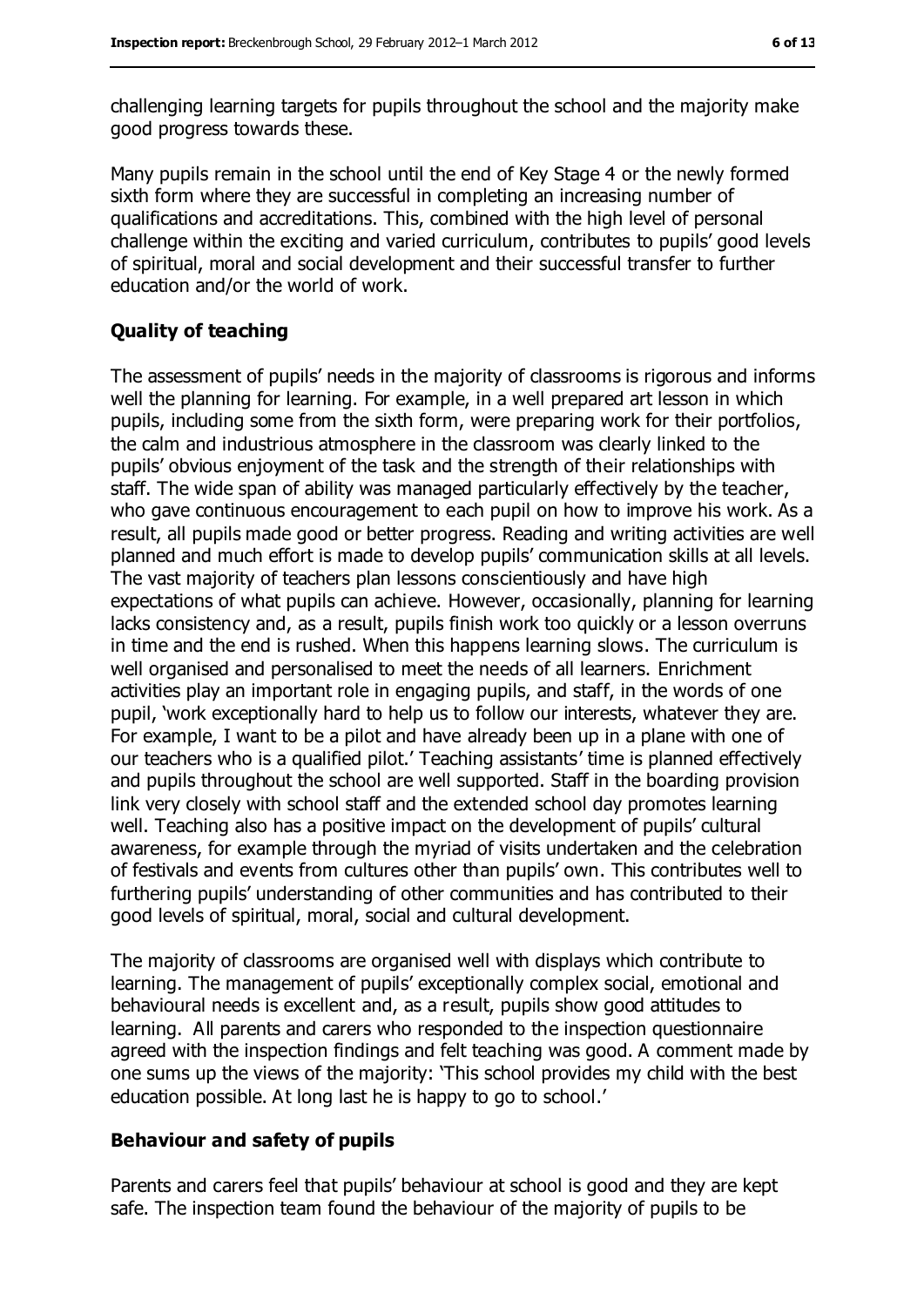impeccable, despite their high level of behavioural and emotional needs. Pupils' behaviour in the boarding provision mirrors that in the school. This is because the boarding and teaching staff work closely together and help pupils to make great strides in managing their behaviour. Pupils say behaviour is good for the majority of the time and they are well aware of what to do if they encounter difficulties with others. Their tolerant and empathetic approach helps staff to reduce interruptions to learning in the classroom. There have been few exclusions since the last inspection. Pupils care for each other and support each other well, particularly the most vulnerable. They respond well to the provision for their spiritual, moral, social and cultural development. Through taking part in a wide range of activities, visits, work experience and personal, social and health education they are well prepared for the next phase in their lives. Pupils say they feel safe in school. The majority are developing a good understanding of right and wrong, and the needs of others. Pupils say that instances of bullying occasionally happen but are dealt with quickly and effectively by staff. For most groups of pupils attendance is improving year on year and in the vast majority of cases improves dramatically when pupils join the school. The work of the school's clinical psychologist has helped to improve the attendance and behaviour of some of the most vulnerable pupils and has resulted in some notable successes, particularly where pupils have been out of education for several years. School leaders are exceptionally aware of the scale of problems faced by many of their pupils and continue to look at innovative ways of helping them manage their behaviour and develop their future independence.

#### **Leadership and management**

The skilful leadership of the headteacher, supported by senior leaders, has moved the school forward significantly since the last inspection, for example by extending the provision to post-16, ensuring good outcomes for pupils and retaining the boarding provision's good standard. This, coupled with effective partnerships developed with outside organisations, is driving improvement further. Although systems used to track pupils' progress and set targets for learning have improved since the last inspection, senior leaders recognise further work is needed to ensure assessment is used effectively across the school. Self-evaluation is accurate and staff are clear about what is needed to raise attainment further. The school has good capacity to improve further.

Members of the governing body have good levels of skills, knowledge and understanding and are not afraid to challenge senior leaders. Through their frequent visits to school they have developed a good understanding of the day-to-day running of the school and offer a good level of support and challenge to senior leaders. Leaders, managers and the governors ensure policies and procedures for safeguarding are met and that practice is of a good standard. Risk assessments are undertaken regularly and are recorded effectively. The senior leadership team and staff have ensured that the school is a highly inclusive community. Systems to promote equality of opportunity and tackle discrimination are good and, as a result, successfully eliminate any gaps in the performance of the majority of groups of pupils. The curriculum is good and is matched well to pupils' needs. The recent focus on literacy has seen an upward trend in attainment. Enrichment activities in both the school and boarding provision have contributed extremely successfully to the school's good provision for pupils' spiritual, moral, social and cultural development. Leaders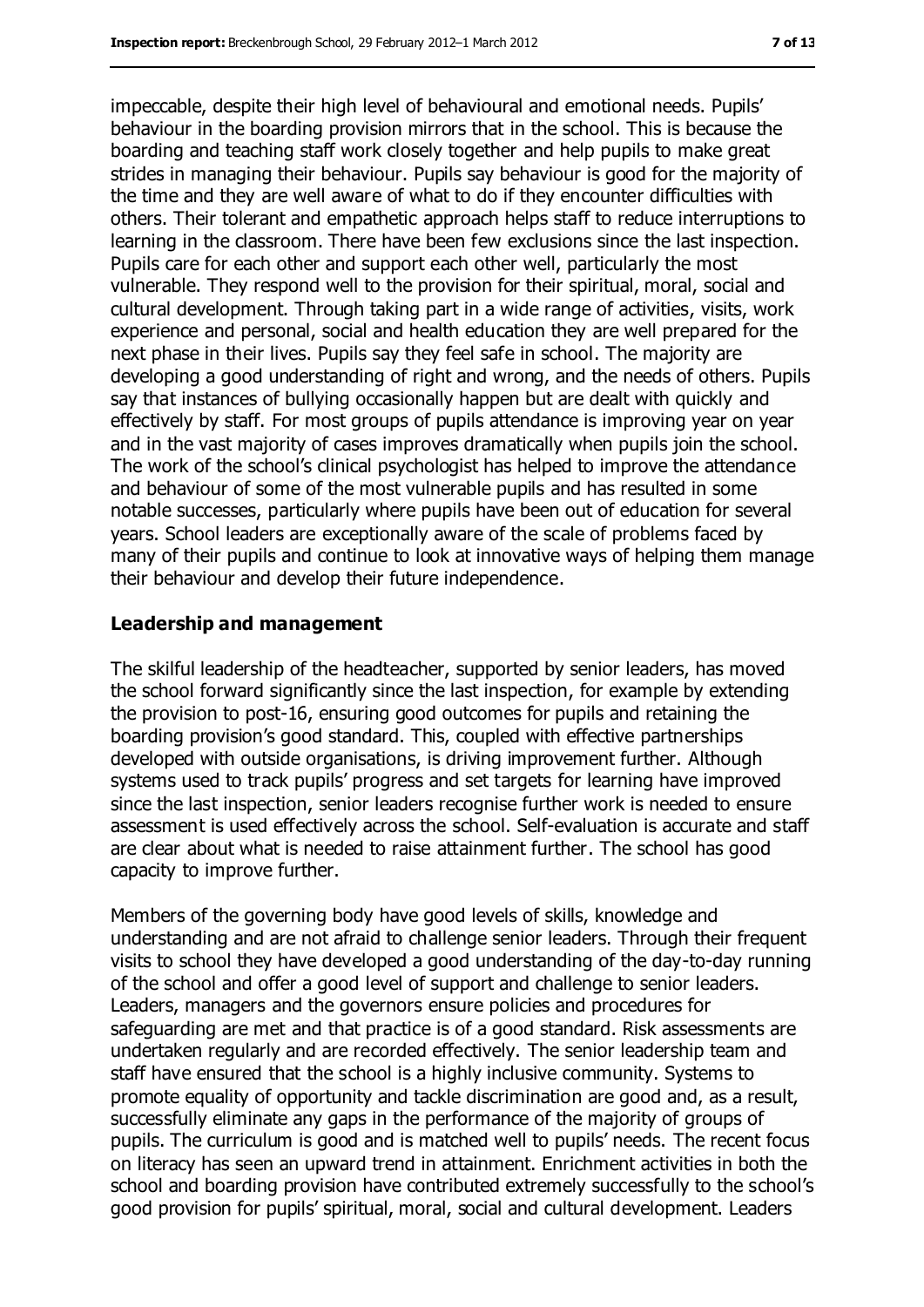have built highly successful partnerships with a range of organisations which benefit pupils. Links with the local community and the school's Quaker ethos help to develop pupils' understanding and respect for other communities. The school is very successful at engaging parents and carers. They are kept well informed about their children's progress and the majority are highly supportive of the work of the school.

### **Residential provision**

The overall effectiveness of the residential provision is good. The quality of the residential provision has a positive impact on the development of pupils' social skills, self-esteem and self-confidence. The school provides an inclusive environment which celebrates the individual and provides each pupil with excellent opportunities for growth and development. Pupils say that they feel their views matter. They know their opinions are taken seriously and that their engagement has influenced key decisions in the residence. Pupils enjoy healthy lifestyles and there have been major developments in the understanding of what constitutes a healthy diet. The residential support staff, supported by a range of outside health professionals, are highly committed and proactive at ensuring pupils' needs are met. They understand the importance of education. Excellent liaison exists between education and residence. Staff have a clear overview of pupils' individual educational needs and there is a seamless approach to the 24-hour integration of the residential provision and education.

The behaviour of pupils was very good throughout the inspection and they were a pleasure to spend time with. This is linked to the quality of the individual work the residential staff undertake with them and the focus on positive reinforcement of good behaviours. The school has worked hard to provide pupils with very comfortable and relaxed environments in which to live. Pupils participate in an extensive range of sports, leisure and recreational activities, and readily involve themselves in many social events. This gives pupils an awareness of the situations that affect and impact on others.

Pupils' safety is protected with robust systems of risk assessments, recruitment and health and safety procedures. There is an extensive training and development programme for staff that ensures they are kept informed of current practice and legislation. The residential staff undertake a wide range of safeguarding training but not all the senior staff that take a lead in this area have had the appropriate level of training for the role. Pupils say that their complaints and concerns are taken seriously; however, they do not have the details of the Children's Rights Director to contact if they have any concerns they want to share. There are effective monitoring systems in place to safeguard young people and these include regular visits from the governors. However, the reports of these visits do not include any examples of the contact they have had with pupils.

The recommendations from the previous inspection have been successfully addressed.

To improve further: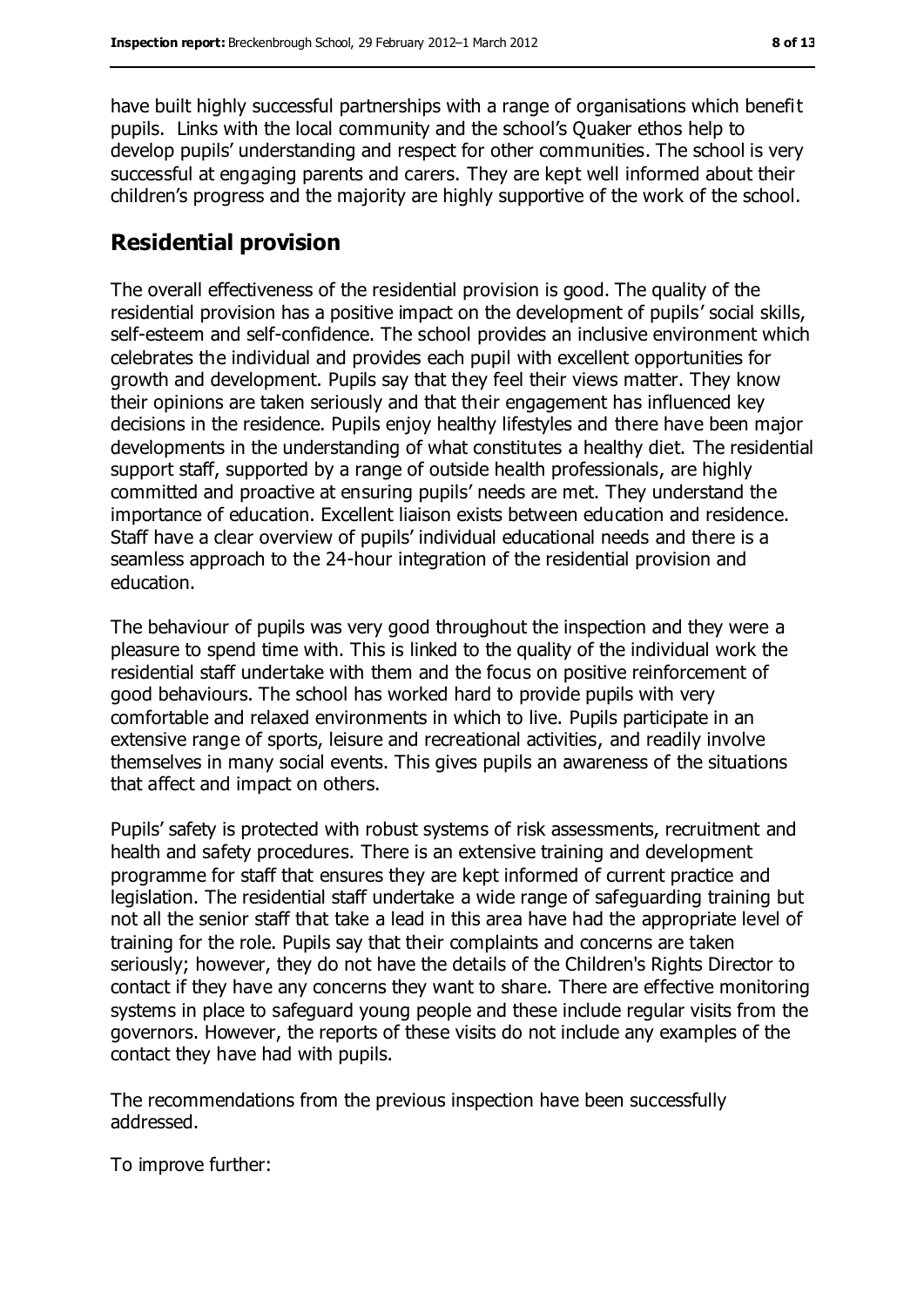- ensure that all those that have a significant role within child protection receive training at the appropriate level
- ensure residential pupils are informed of their right to contact the Children's Rights Director
- ensure that the governors report, on the residence records, their interaction with the young people.

# **National Minimum Standards**

The school meets the national minimum standards for residential special schools.

| These are the grades for the residential provision     |  |
|--------------------------------------------------------|--|
| Overall effectiveness of the residential experience    |  |
| Outcomes for residential pupils                        |  |
| Quality of residential provision and care              |  |
| Residential pupils' safety                             |  |
| Leadership and management of the residential provision |  |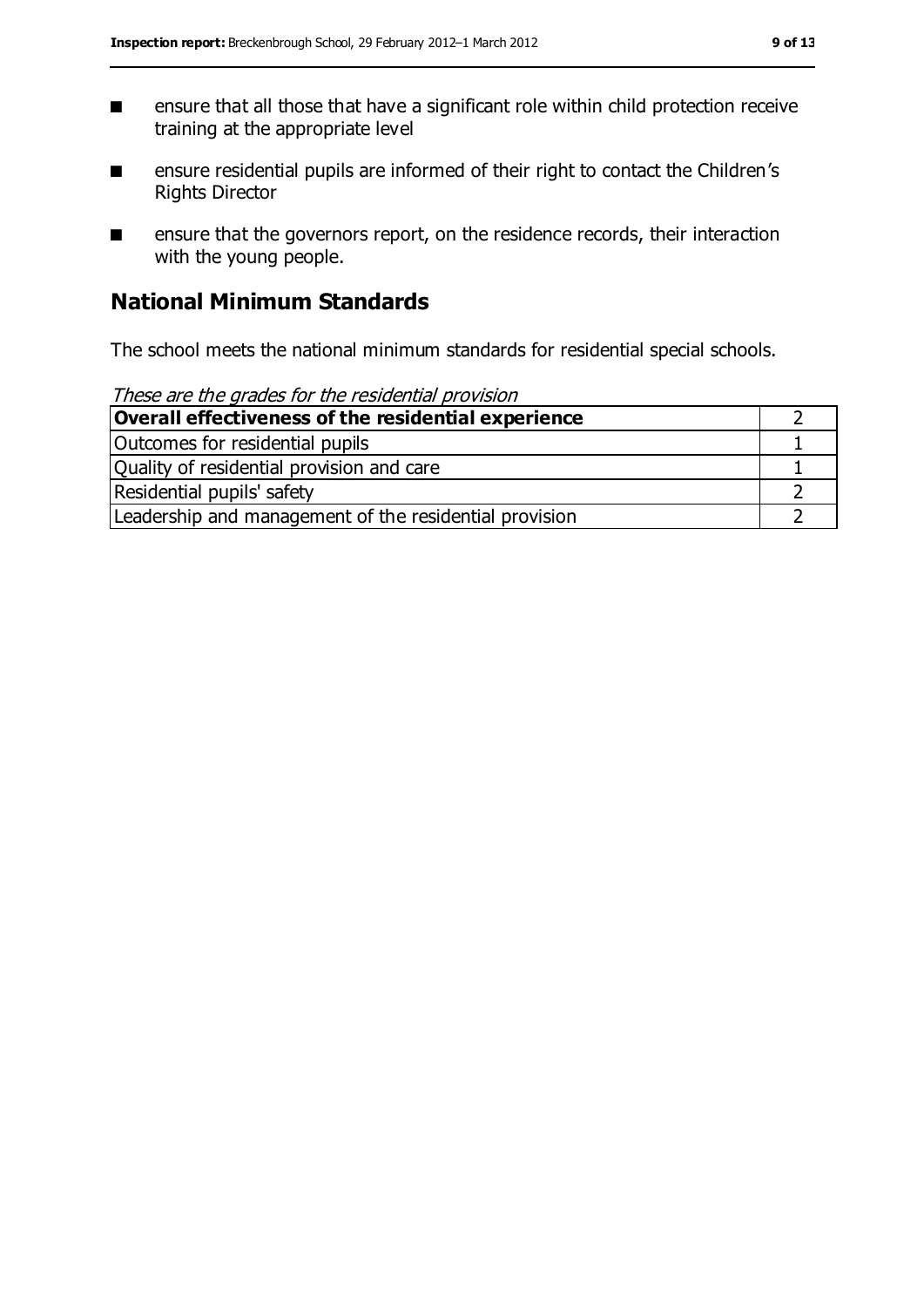# **Glossary**

## **What inspection judgements mean**

| Grade   | <b>Judgement</b> | <b>Description</b>                                                                                                                                                                                                            |
|---------|------------------|-------------------------------------------------------------------------------------------------------------------------------------------------------------------------------------------------------------------------------|
| Grade 1 | Outstanding      | These features are highly effective. An outstanding school<br>provides exceptionally well for all its pupils' needs.                                                                                                          |
| Grade 2 | Good             | These are very positive features of a school. A school that is<br>good is serving its pupils well.                                                                                                                            |
| Grade 3 | Satisfactory     | These features are of reasonable quality. A satisfactory school<br>is providing adequately for its pupils.                                                                                                                    |
| Grade 4 | Inadequate       | These features are not of an acceptable standard. An<br>inadequate school needs to make significant improvement in<br>order to meet the needs of its pupils. Ofsted inspectors will<br>make further visits until it improves. |

### **Overall effectiveness of schools**

|                       | Overall effectiveness judgement (percentage of schools) |      |                     |                   |
|-----------------------|---------------------------------------------------------|------|---------------------|-------------------|
| <b>Type of school</b> | <b>Outstanding</b>                                      | Good | <b>Satisfactory</b> | <b>Inadequate</b> |
| Nursery schools       | 46                                                      | 46   |                     |                   |
| Primary schools       | 8                                                       | 47   | 40                  |                   |
| Secondary schools     | 14                                                      | 38   | 40                  |                   |
| Special schools       | 28                                                      | 48   |                     |                   |
| Pupil referral units  | 15                                                      | 50   | 29                  |                   |
| All schools           |                                                         | 46   | 38                  |                   |

New school inspection arrangements have been introduced from 1 January 2012. This means that inspectors make judgements that were not made previously.

The data in the table above are for the period 1 September 2010 to 31 August 2011 and represent judgements that were made under the school inspection arrangements that were introduced on 1 September 2009. These data are consistent with the latest published official statistics about maintained school inspection outcomes (see [www.ofsted.gov.uk\)](../../Downloads/www.ofsted.gov.uk).

The sample of schools inspected during 2010/11 was not representative of all schools nationally, as weaker schools are inspected more frequently than good or outstanding schools.

Primary schools include primary academy converters. Secondary schools include secondary academy converters, sponsor-led academies and city technology colleges. Special schools include special academy converters and non-maintained special schools.

Percentages are rounded and do not always add exactly to 100.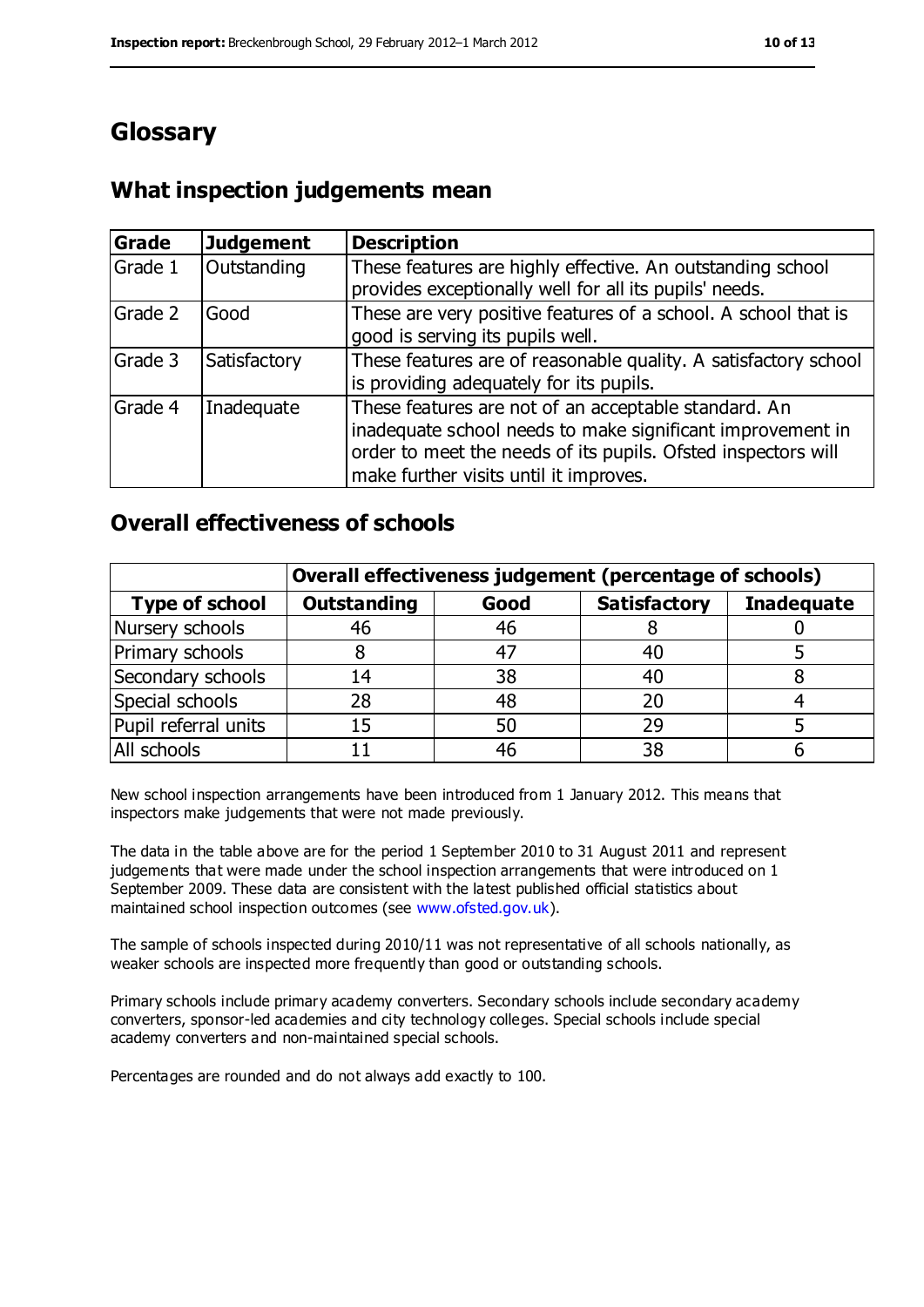# **Common terminology used by inspectors**

| Achievement:                  | the progress and success of a pupil in their learning and<br>development taking account of their attainment.                                                                                                           |
|-------------------------------|------------------------------------------------------------------------------------------------------------------------------------------------------------------------------------------------------------------------|
| Attainment:                   | the standard of the pupils' work shown by test and<br>examination results and in lessons.                                                                                                                              |
| Behaviour                     | how well pupils behave in lessons, with emphasis on their<br>attitude to learning. Pupils' punctuality to lessons and their<br>conduct around the school.                                                              |
| Capacity to improve:          | the proven ability of the school to continue improving based<br>on its self-evaluation and what the school has accomplished<br>so far and on the quality of its systems to maintain<br>improvement.                    |
| Leadership and<br>management: | the contribution of all the staff with responsibilities, not just<br>the governors and headteacher, to identifying priorities,<br>directing and motivating staff and running the school.                               |
| Learning:                     | how well pupils acquire knowledge, develop their<br>understanding, learn and practise skills and are developing<br>their competence as learners.                                                                       |
| Overall effectiveness:        | inspectors form a judgement on a school's overall<br>effectiveness based on the findings from their inspection of<br>the school.                                                                                       |
| Progress:                     | the rate at which pupils are learning in lessons and over<br>longer periods of time. It is often measured by comparing<br>the pupils' attainment at the end of a key stage with their<br>attainment when they started. |
| Safety                        | how safe pupils are in school, including in lessons; and their<br>understanding of risks. Pupils' freedom from bullying and<br>harassment. How well the school promotes safety, for<br>example e-learning.             |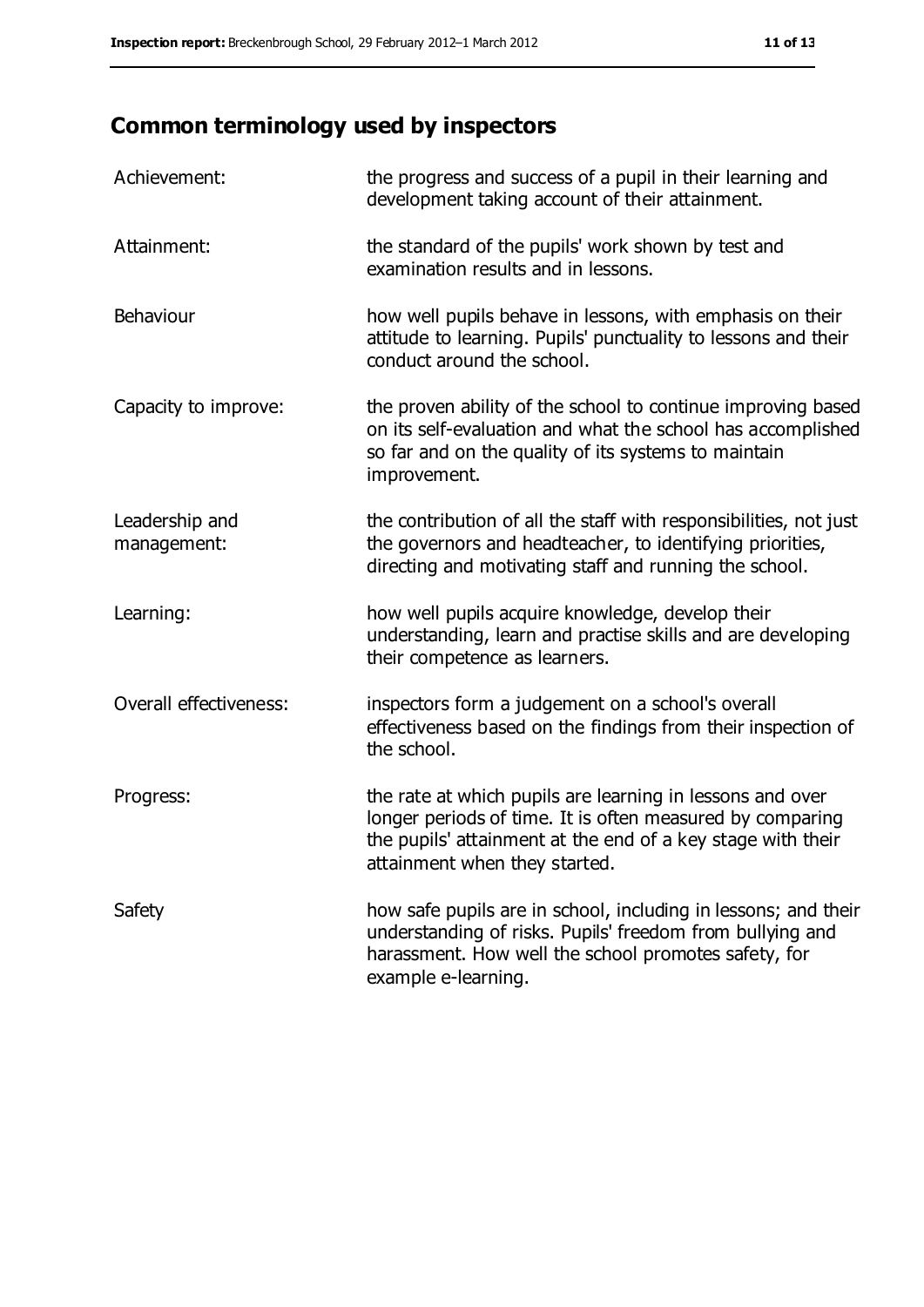#### **This letter is provided for the school, parents and carers to share with their children. It describes Ofsted's main findings from the inspection of their school.**



2 March 2012

Dear Pupils

#### **Inspection of Breckenbrough School, Thirsk, YO7 4EN**

Thank you very much for making the team feel so welcome when we inspected your school. It was lovely to meet you all. It was good to hear how much you value your school and how much you enjoy the many activities on offer to you. We want to say a particular 'thank you' to those of you who gave up your time to talk to us and shared your views so openly and honestly. We agree with those of you who told us that you think your school is good. These are just some of the things we particularly enjoyed:

- the friendly and polite welcome you give to visitors
- the way in which staff care for you and help you to make future choices
- the way in which you are all so caring and helpful towards each other and enjoy working together
- the hard work you put into learning and overcoming your problems.

We have asked your teachers to do two things to improve your school even more and we feel you can help in some areas:

- make sure that your progress in lessons is sufficiently well tracked and informs teachers' planning for your future learning
- ensure the work teachers plan for you helps all of you to learn equally well and that lesson time is used as effectively as possible.

We recognise that most of you enjoy school and feel that staff really support you. You can help them also by making sure you make the most of lesson time by finishing work completely before you rush off to break, however keen you are to get on the 'budget bikes'!

We wish you all the best for the future.

Yours sincerely

Marian Thomas Lead Inspector